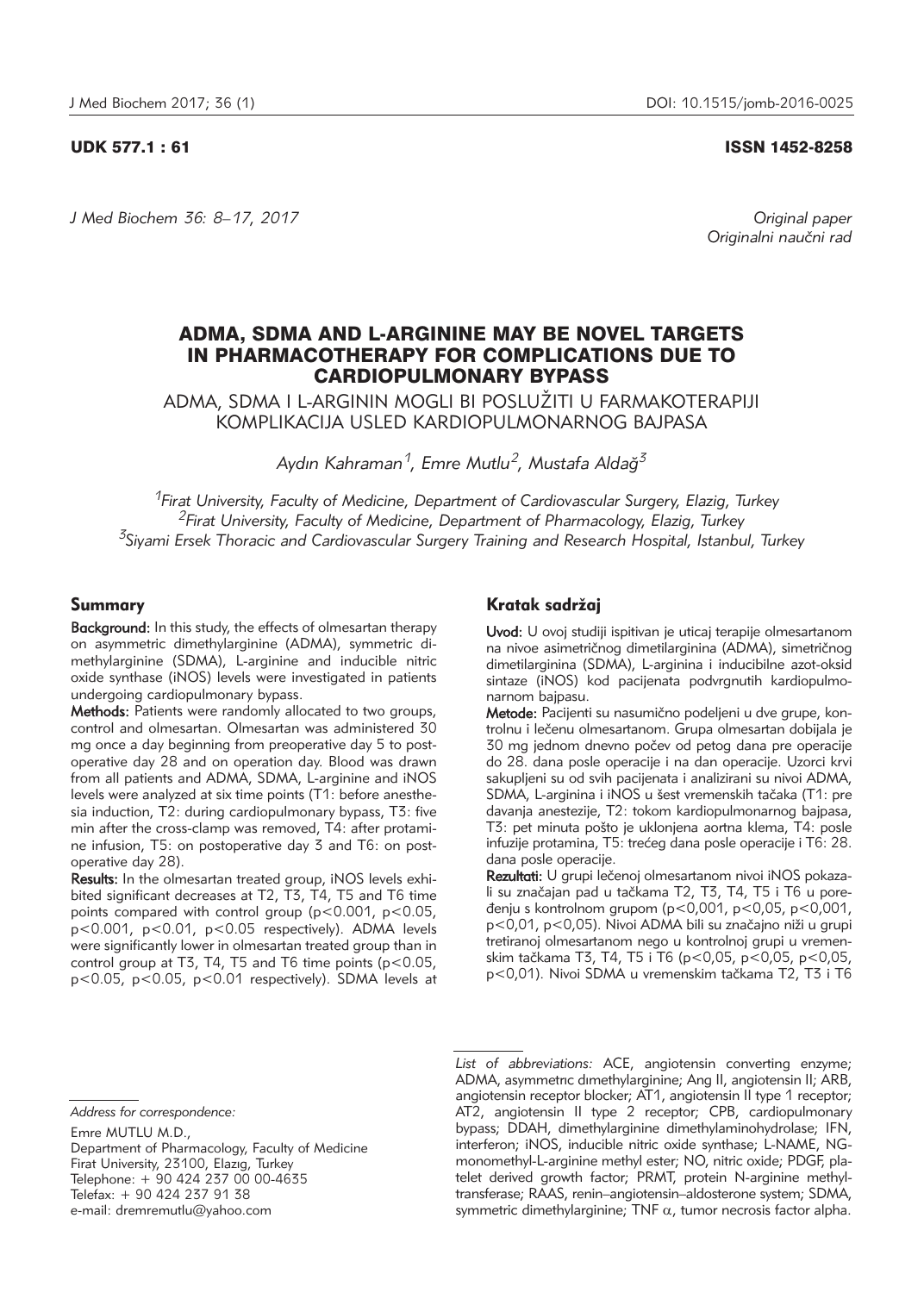T2, T3 and T6 time points were higher in control group than olmesartan group. L-Arginine levels were significantly higher at T2 and T3 time points in olmesartan treated group than control group (p<0.001, p<0.01).

Conclusions: It was concluded that administration of olmesartan reduced plasma ADMA, SDMA, iNOS levels and enhanced L-arginine level in CPB time and it could reduce potential postoperative complications through reducing oxidative stress and inflammatory response in the postoperative period after coronary bypass surgery.

Keywords: asymmetric dimethylarginine (ADMA), symmetric dimethylarginine (SDMA), L-arginine, cardiopulmonary bypass (CPB), renin–angiotensin system

## Introduction

Cardiopulmonary bypass (CPB) is an important part of many cardiothoracic procedures but it is known to be related to an excessive undesirable systemic inflammatory response and the cardiac biomarkers released in reaction to CPB and surgical trauma. During extracorporeal circulation, blood and its elements are continuously in contact with artificial surfaces (1). As a result, the activation of leukocytes, production of free oxygen radicals, arachidonic acid metabolites, platelet-activating factor (PAF), nitric oxide cause a systemic inflammatory response. There is a crucial link between the systemic inflammatory response and several postoperative complications such as respiratory failure, pulmonary damage and brain damage.

Upregulation of inducible nitric oxide synthase (iNOS) is induced by proinflammatory mediators such as interferon (IFN) regulatory factor-1, nuclear factor- $\kappa$ B (NF- $\kappa$ B), IL6 and tumor necrosis factor  $\alpha$  (TNF- $\alpha$ ) (2). Myocardial iNOS2-derived NO, as a source of myocardial ROS may contribute to the formation of lethal brady-arrhythmia, LV hypertrophy and dilatation (3). Induction of iNOS was identified during CPB (4).

Many experimental and clinical studies have demonstrated that increases in the renin-angiotensin–aldosterone system (RAAS) activity stimulate development, instability and rupture of atherosclerotic plaques by the activation of vascular inflammatory response (5). In addition, angiotensin II (ang II) impairs NO bioavailability and induces oxidative stress, resulting in endothelial dysfunction. Moreover, RAAS might be activated during cardiac surgery (6).

L-arginine is a foremost player in the regulation of vascular health and homeostasis, because arginine is essential in the synthesis pathway of NO (7). In this regard, deficiency of arginine contributes to the development of high blood pressure and endothelial cell dysfunction. Asymmetric dimethylarginine (ADMA), an endogenous inhibitor of nitric oxide synthase (NOS), is produced by protein N-arginine methyltransferase (PRMT) and dimethylarginine dimethylaminohydrobili su viši u kontrolnoj nego u grupi tretiranoj olmesartanom. Nivoi L-arginina bili su u vremenskim tačkama T2 i T3 značajno viši u grupi koja je dobijala olmesartan u odnosu na kontrolnu grupu (p<0,001, p<0,01).

Zaključak: Zaključeno je da primena olmesartana snižava nivoe ADMA, SDMA i iNOS u plazmi i podiže nivo L-arginina u vreme kardiopulmonarnog bajpasa te da bi mogla redukovati potencijalne postoperativne komplikacije kroz smanjenje oksidativnog stresa i inflamatornog odgovora u postoperativnom toku posle operacije koronarnog bajpasa.

Ključne reči: asimetrični dimetilarginin (ADMA), simetrični dimetilarginin (SMDA), L-arginin, kardiopulmonarni bajpas, sistem renin–angiotensin

lase (DDAH) catalyzes the hydrolysis of ADMA (8). Type II PRMT produce symmetric dimethylarginine (SDMA) (9). SDMA is not able to inhibit NOS. Oxidative stress increases the activity of PRMT and attenuates induction of DDAH. ADMA diminishes NO bioavailability, leading to disturbed vasodilatation, antithrombotic, antiinflammatory and antiapoptotic actions that are associated with cardiovascular pathology. ADMA is taken up by endothelial cells and this competitive action inhibits the cellular uptake of arginine and NO production. On the other hand, increased concentrations of arginine may prevent harmful effects of ADMA (10). High ADMA levels have been determined in various cardiac diseases such as atherosclerosis, hypertension, diabetes. It has been reported that ADMA has prognostic capacities for disease progression and mortality in heart failure patients  $(11)$ .

In this study, we investigated the effect of an angiotensin type II receptor antagonist (olmesartan) on ADMA, SDMA, iNOS and arginine serum levels during coronary artery bypass grafting done with CPB technique at six different time points, and thus we aimed to attempt different prophylactic strategies to improve clinical outcomes following CPB.

### Materials and Methods

This clinical study was approved by the Local Ethics Committee. Informed consent was obtained. The study was performed in conformance with the Declaration of Helsinki ethical guidelines.

#### *Patients*

This prospective randomized study included 50 patients who were aged between 30 and 80. We excluded patients who had thyroid disease, congestive heart failure, chronic renal failure, liver failure, coagulation disorder, hypertension, diabetes mellitus, chronic lung disease, active infections or malignancy; patients who had undergone heart surgery or reoperations due to myocardial infarction in the previous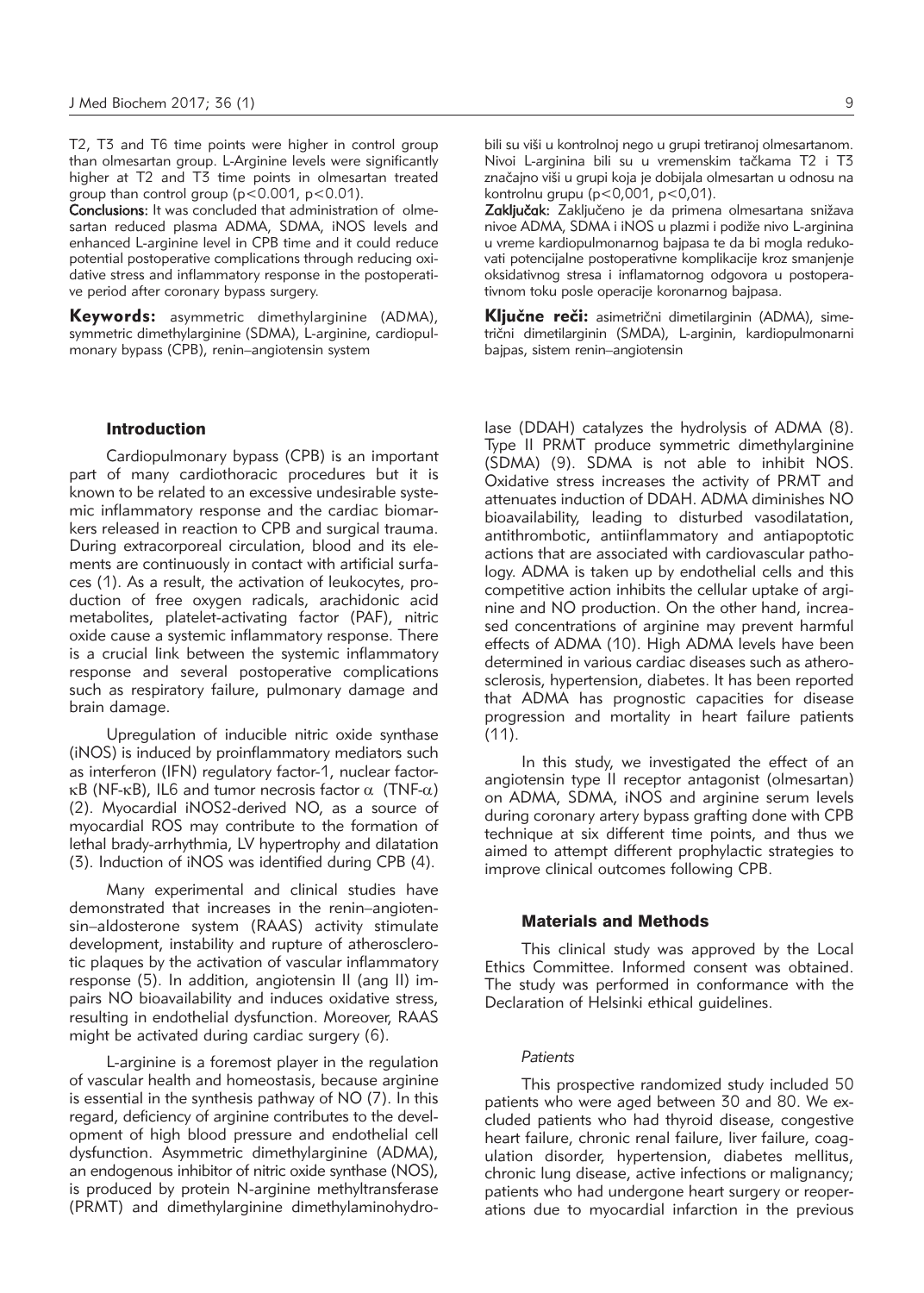month; patients who had ejection fraction less than 30% or heart rate less than 60/min; patients who were being treated with corticosteroids, salicylates, dipyridamole, anticoagulants or thrombolytics. We included all patients who had coronary artery disease and all of them were taken into the program for elective coronary bypass surgery.

The 50 patients included in the study were divided into 2 study groups. 1) Control group (n=25): no drug was given to patients. 2) Olmesartan group (n=25): olmesartan was started with 10 mg/day orally 5 days before surgery, 30 mg was given on the day of surgery, and 10 mg/day was given after surgery during 35 days.

# *Surgical procedures*

Anesthesia induction and maintenance were similar for all patients and consisted of weight-appropriate doses of midazolam (0.1 mg/kg induction; 0.8 mg/kg/min maintenance), vecuronium (0.1 mg/kg induction) and fentanyl (20-40 µg/kg induction;  $0.3-1 \mu q/kg/min$  maintenance).

The surgical approach was always performed through a standard median sternotomy. Vena saphena magna and the left internal mammary artery were prepared for use as a graft. The patients were anticoagulated with 3 mg/kg of heparin (Nevparin, Mustafa Nevzat). After heparinization the ascending aorta was cannulated with an arterial cannula, a twostage venous cannula and an antegrade cardioplegia catheter was placed in the right atrium. When the activated clotting time (ACT) was greater than 450 seconds, CPB was partially initiated. Pulsatile roller pump (Stockert Instrumente, Germany) and a membrane type oxygenator (Dideco D 708 simplex III, Italy) were used. The pump prime solution contained 2000 mL of lactated Ringer's solution to maintain hematocrit at a level of 20%. The body temperature of the patient was cooled down to 28–30 °C. Following cardiac arrest, an aortic cross-clamp was placed (full CPB). Cold crystalloid cardioplegic solution (15 mL/kg, 4 °C) was administered via an antegrade cardioplegia catheter at 100–110 mm Hg pressure. Prepared in cold blood cardioplegia (200 ml  $+$  800 mL of blood Plegisol, Hb: 80 g/L), it was administered at 400 mL every 20 minutes in patients weighing less than 80 kg; 500 mL was administered in patients over 80 kg. Pump flow was set at 2.2–2.4  $L/m/m<sup>2</sup>$  to maintain the mean pulsatile arterial pressure between 50–80 mmHg.

According to coronary artery involvement, before the right coronary artery, the circumflex artery and its branches and left internal mammary artery were anastomosized to the anterior descending artery. All proximal anastomoses were performed un der cross-clamping except for the left internal mammary artery. After all anastomoses the hot (36 °C)

blood cardioplegia (hot shot, 3–4 min then 500 mL) was administered before removing the cross-clamp. When the blood pressure and temperature returned to normal, CPB was terminated. Arterial and venous cannulas were neutralized with heparin protamine sulfate (protamine, Roche) and then removed.

After epicardial pacing wires and chest tubes were placed, sternal incision was then closed and the patients were transferred to an intensive care unit.

# *Biochemical analysis*

In all patients, to evaluate the levels of ADMA, SDMA, arginine, iNOS and hsCRP, blood samples were collected at six different time points. T1: before anesthesia induction, T2: during cardiopulmonary bypass, T3: five min after the cross-clamp was removed, T4: after protamine infusion, T5: postoperative day 3 and T6: postoperative day 28.

Five mL of blood was taken for each tube and collected in tubes with ethylenediaminetetraacetic acid (EDTA). To measure plasma levels of ADMA, SDMA, L-arginine and iNOS, the blood samples were centrifuged for 15 min at 1000 rpm at 4 °C and frozen at −80 °C until assayed.

ADMA, SDMA and L-arginine levels were measured using the High Performance Liquid Chromatography (HPLC) method via EUREKA brand test kits (Catalog No.: Z58010). The MS was operated in positive multiple reaction mode (MRM). The assay was linear over the range 50–1000 ng/mL. Within-batch precision at 100 ng/mL was < 10% (*n*  $= 138$ ) and the between-batch precision was  $< 8\%$ .

Levels of iNOS were determined with an Enzyme-Linked Immunosorbent Assay (ELISA) method using CUSAB O (Catalog No.: CSB-E08148h) brand test kits.

In addition, in all patients chest X-ray, complete blood tests (hemoglobin, hematocrit, leukocytes, platelets), blood sedimentation rate, and routine biochemical (glucose, total, AST, ALT, urea, creatinine, Na<sup>+</sup>, K<sup>+</sup>, Cl<sup>-</sup> and Ca<sup>2+</sup>) examinations were performed in the preoperative and postoperative period. Also, in the preoperative and intraoperative period and during the first 24 hours after operation blood gas parameters were measured.

#### *Statistical analysis*

Data were analyzed by using a commercially available statistical software package (SPSS 15). The Mann–Whitney U test was used to compare groups at different time points. Intragroup comparisons were performed using Wilcoxon test. Data are shown as mean values  $\pm$  standard deviation (SD); P < 0.05 was regarded as statistically significant.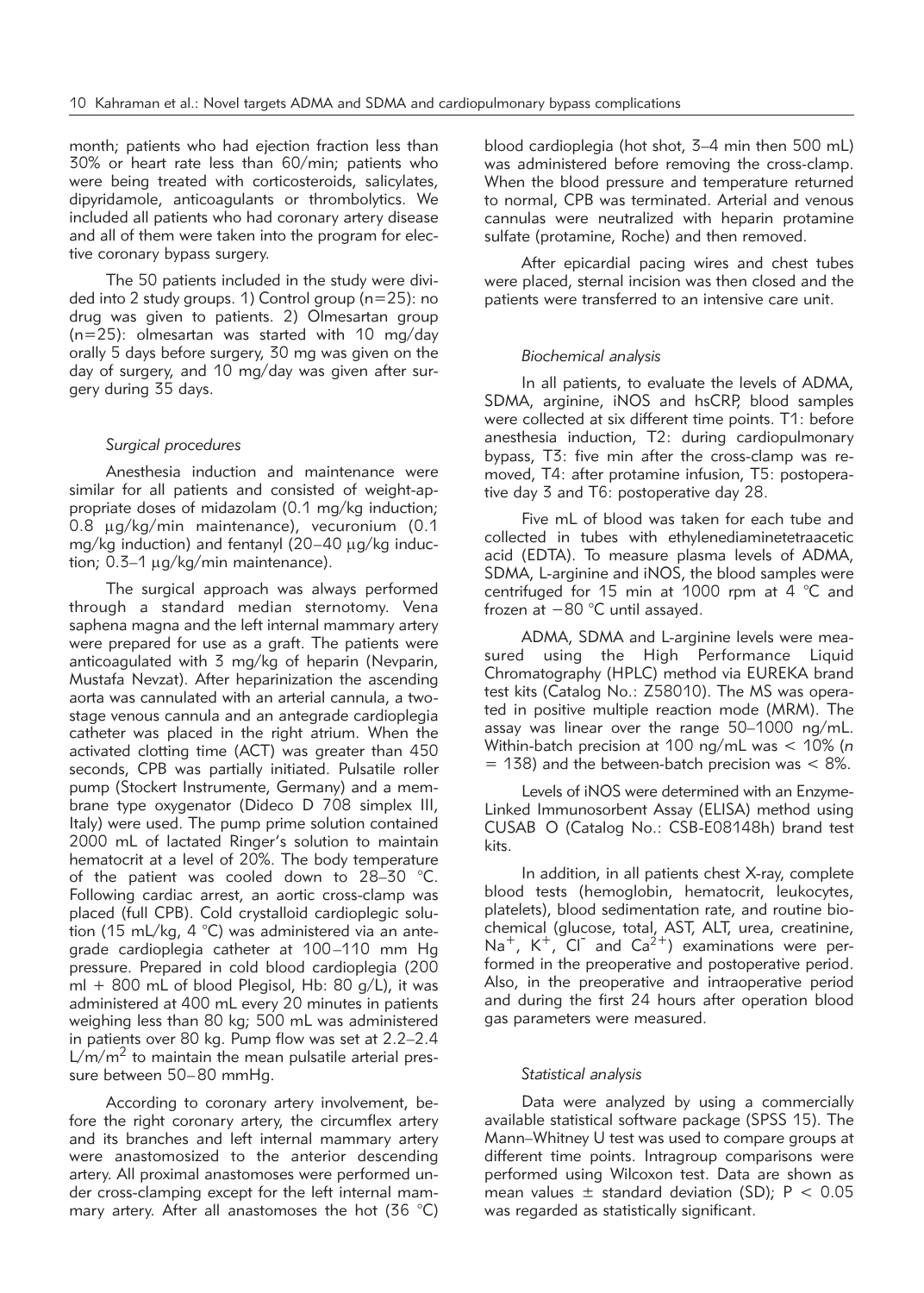#### **Results**

*Table I* shows the demographic characteristics of patients. There were no significant differences between the two groups including age, sex, weight, length, the number of coronary artery bypass grafting, cardiopulmonary bypass time and cross-clamp time.

In *Figure 1*, comparison of ADMA levels is shown between control and olmesartan treatment groups at six different time points. In olmesartan tre-

| Study groups           |                   | Group $K(n=25)$ Group O (n=25) |
|------------------------|-------------------|--------------------------------|
| Male sex               | 18 (% 79.2)       | 18 (% 79.2)                    |
| Age                    | $60.64 \pm 10.53$ | $63.36 \pm 10.73$              |
| Weight (kg)            | $71.16 \pm 8.52$  | $71.56 \pm 8.45$               |
| Height (cm)            | $168.4 \pm 7.69$  | $168.36 \pm 7.53$              |
| Total CABG number      | $3.2 \pm 0.86$    | $3.08 \pm 0.9$                 |
| Total CPB time (min)   | $80.2 \pm 12.58$  | $80.72 \pm 12.34$              |
| Cross-clamp time (min) | $50.12 \pm 4.24$  | $50.40 \pm 4.60$               |

Table I Patients' characteristics.

CABG: Coronary artery bypass grafting, CPB: cardiopulmonary bypass.

atment group, ADMA levels were significantly lower than in control group at T3, T4, T5 and T6 ( $p$  < 0.05, p<0.05, p<0.05, p<0.01 respectively). Intra-group comparison of ADMA levels revealed significant elevation at time points T2, T3, T4, T5 and T6 compared with T1 time point in control group (p<0.001; p<0.001; p<0.001; p<0.001 and p<0.01 respectively). In the olmesartan treatment group, serum levels of ADMA were significantly higher at time points T2, T3 and T4 compared with T1 time point (p<0.01; p<0.001; p<0.01 respectively).

In *Figure 2*, comparison of SDMA levels is shown between the control and olmesartan treatment groups at six different time points. SDMA levels at T2, T3 and T6 time points were significantly higher in the control group than the olmesartan treatment group (p<0.01, p<0.01, p<0.001 respectively). Intragroup comparisons of SDMA levels exhibited significant elevations at T2, T3, T4, T5 and T6 ( $p < 0.001$ , p<0.001, p<0.05, p<0.05, p<0.01 respectively) in the control group. SDMA revealed significant reduction at T6 compared with T1 time point in the olmesartan treatment group ( $p < 0.05$ ).

*Figure 3* shows the comparison of L-arginine levels between the control and olmesartan treatment groups at the six different time points. L-arginine levels were significantly higher at T2 and T3 time



**Figure 1** Comparison of ADMA levels ( $\mu$ mol/L) between the groups at six time points. (\*) Compared with control group.  $*$  p<0.05;  $*$  $*$ p<0.01

(T1: before anesthesia induction, T2: during cardiopulmonary bypass, T3: five min after the cross-clamp was removed, T4: after protamine infusion, T5: postoperative day 3 and T6: postoperative day 28)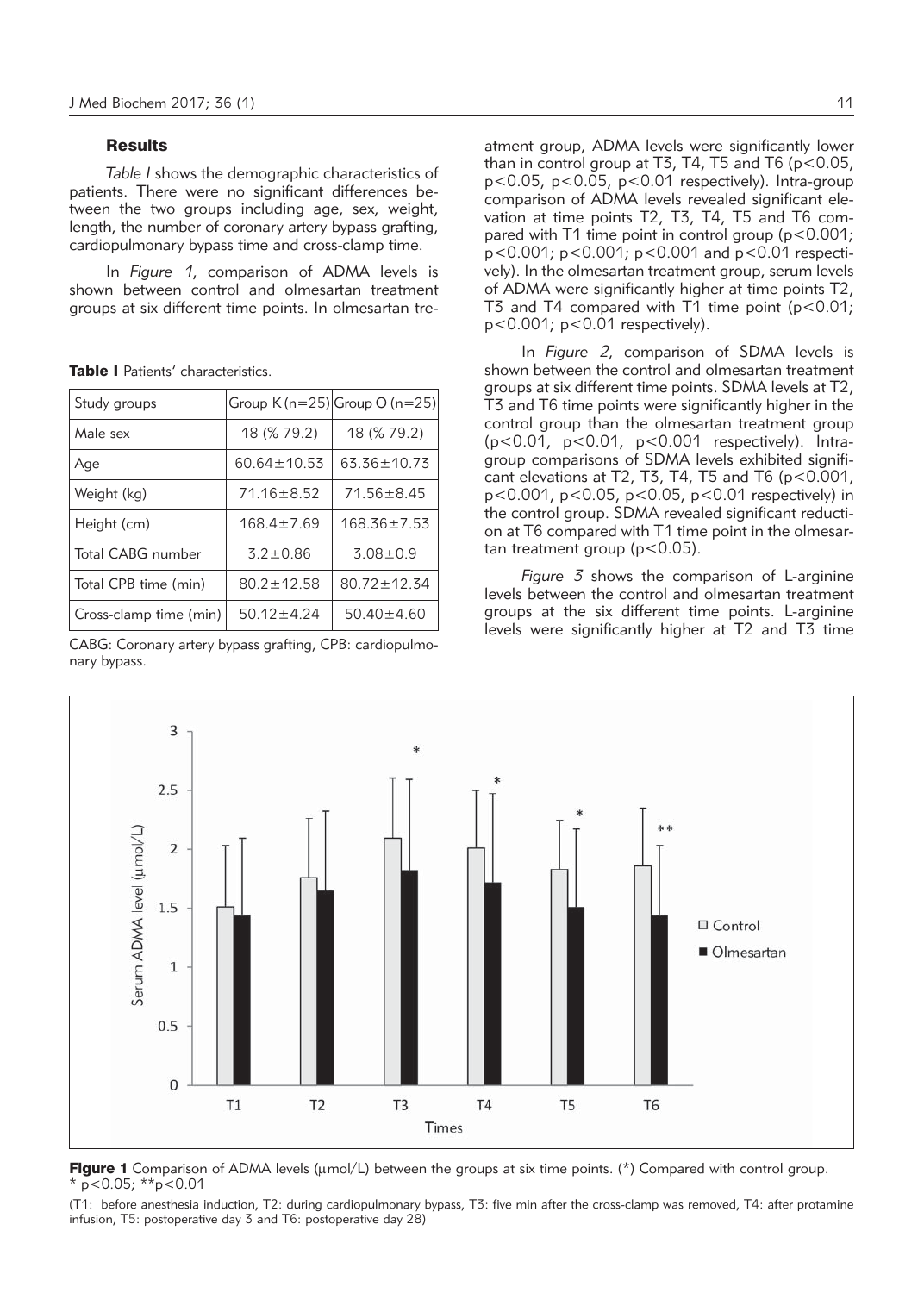

**Figure 2** Comparison of SDMA levels ( $\mu$ mol/L) between the groups at six time points

(\*) Compared with control. \*p<0.05; \*\*p<0.01; \*\*\*p<0.001

(T1: before anesthesia induction, T2: during cardiopulmonary bypass, T3: five min after the cross-clamp was removed, T4: after protamine infusion, T5: postoperative day 3 and T6: postoperative day 28)



**Figure 3** Comparison of L-arginine levels ( $\mu$ mol/L) between the groups at six time points (\*) Compared with control. \*p<0.05; \*\*p<0.01; \*\*\*p<0.001

(T1: before anesthesia induction, T2: during cardiopulmonary bypass, T3: five min after the cross-clamp was removed, T4: after protamine infusion, T5: postoperative day 3 and T6: postoperative day 28)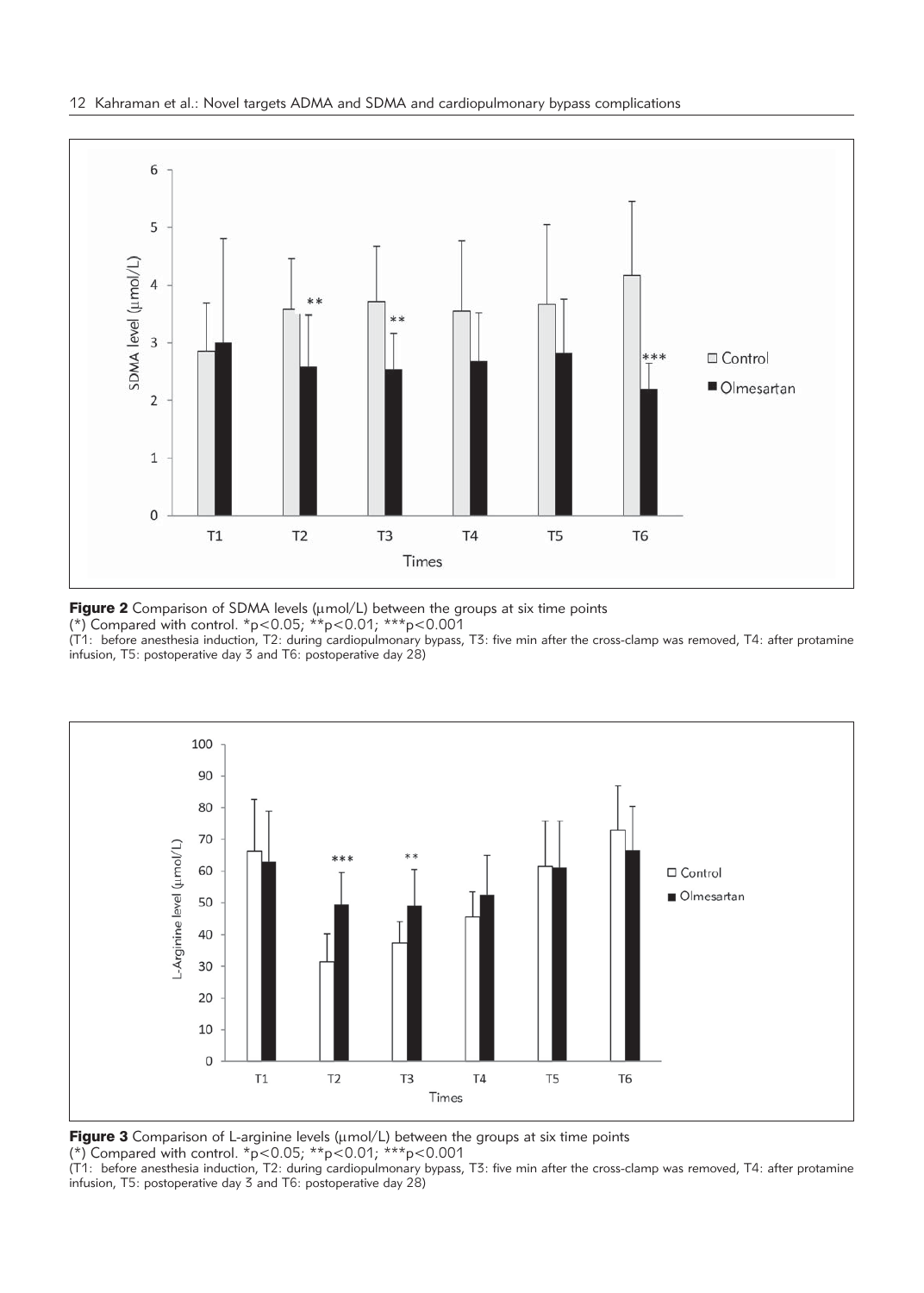

**Figure 4** Comparison of iNOS levels between the groups at six time points

(\*) Compared with control group. \*  $p$ <0.05; \*\* $p$ <0.01; \*\*\* $p$ <0.001

(T1: before anesthesia induction, T2: during cardiopulmonary bypass, T3: five min after the cross-clamp was removed, T4: after protamine infusion, T5: postoperative day 3 and T6: postoperative day 28)

points in the olmesartan treatment group than control group (p<0.001, p<0.01). Intra-group comparisons of L-arginine levels exhibited significant reduction at T2, T3 and T4 (p<0.001) and significant elevation at T6 compared with T1 time point in control group (p<0.01, *Figure 4*). In the olmesartan treatment group, L-arginine levels were decreased at T2, T3 and T4 time points (p<0.001) and increased at T6 compared with T1 (p<0.01).

In *Figure 4*, comparison of iNOS levels is shown between the control and the olmesartan treatment group at six different time points. In the olmesartan treatment group, iNOS levels exhibited significant decrease at time points T2, T3, T4, T5 and T6 compared with the control group (p<0.001, p<0.05, p<0.001, p<0.01, p<0.05 respectively). Intra-group comparisons of iNOS levels revealed significant elevation at T2, T3 and T4 compared with the T1 time point in control group (p<0.001). In the olmesartan treatment group, iNOS levels were increased at T2 and T3 time points (p<0.01); by contrast, iNOS level was significantly decreased at T5 compared with the T1 time point  $(p<0.05)$ .

## **Discussion**

Cardiopulmonary bypass-assisted surgery induces a systemic inflammatory response via extrinsic and intrinsic factors such as anesthesia, endothelial cell activation, tissue damage, contact activation within the extracorporeal circuit, endotoxemia and ischemiareperfusion injury of the myocardium (12, 13). The systemic inflammatory response and the super-imposed period of ischemia-reperfusion are situations that enhance the production of oxygen-derived free radical species, which promote lipid peroxidation and a series of events that cause cell membrane damage, tissue injury, functional impairment and postoperative complications such as respiratory failure, pulmonary damage, cognitive dysfunction and brain damage (14). Moreover, these complications contribute to the mortality and failure of cardiopulmonary bypass. Hence, to prevent these complications, the importance of pharmacological treatment strategies has been increasingly emphasized.

Increased renin–angiotensin–aldosterone system activity is associated with various cardiac diseases such as hypertension, atherosclerosis, congestive heart failure, type 2 diabetes mellitus, and renal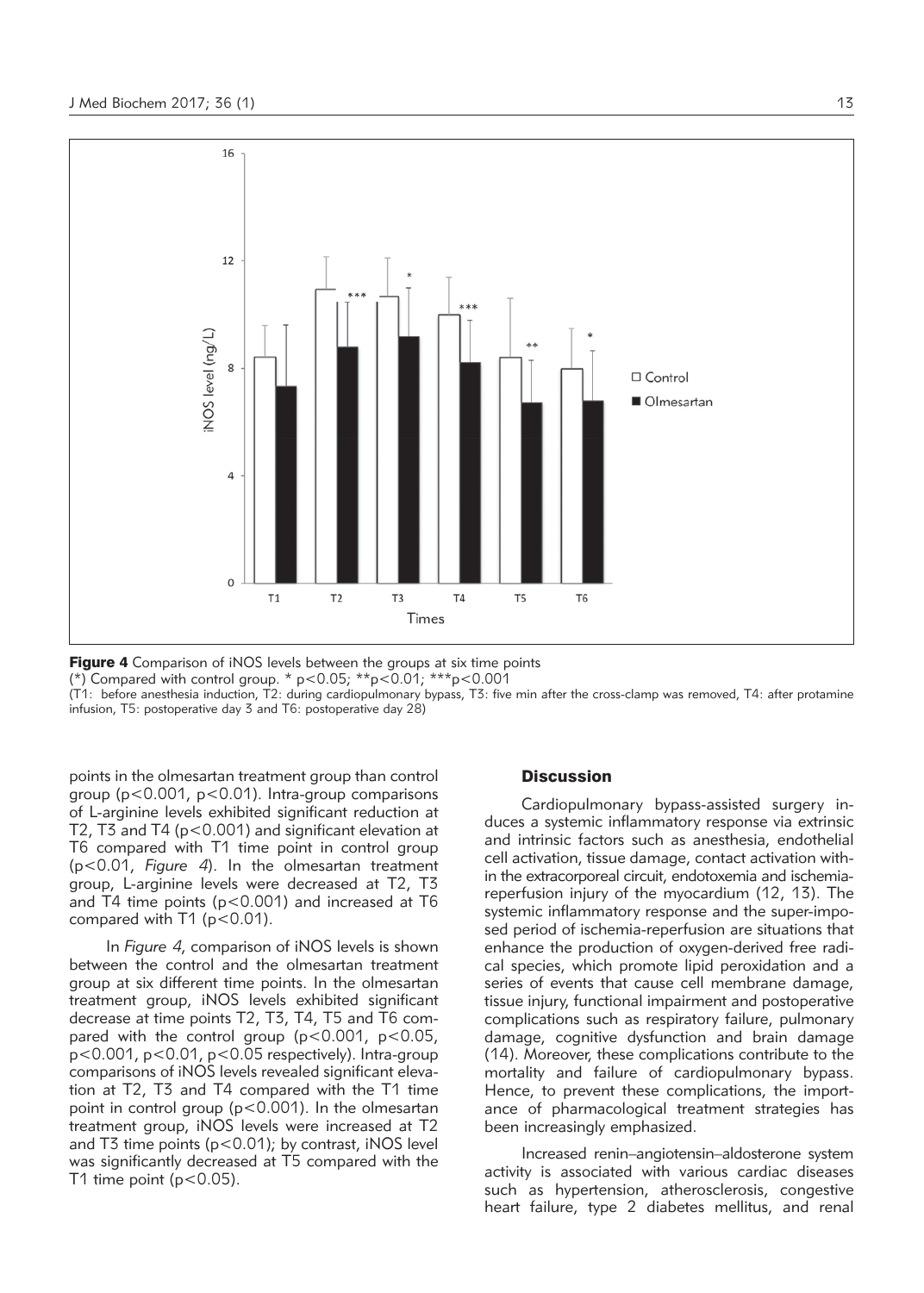disease (15). Angiotensin II, the major effector peptide of the renin–angiotensin–aldosterone system, promotes generation of oxidative radicals via AT1 receptors and initiates inflammatory processes including atherosclerosis and vascular ageing. Inflammation is a key mechanism in the advent and perpetuation of cardiovascular diseases especially atherogenesis. Likewise, there is a significant positive correlation between oxidative stress and many cardiovascular pathological conditions. Moreover, it has been found that proinflammatory cytokines such as tumor necrosis factor (TNF), IL-1b and growth factors such as platelet derived growth factor (PDGF) and basic fibroblast growth factor might provoke production of free radical species. It has been indicated that the reninangiotensin system might be activated during cardiac surgery under CPB as evaluated by an increased angiotensin II plasma concentration (6).

Asymmetrical dimethylarginine (ADMA) is a risk factor for cardiovascular diseases including hypertension, coronary artery disease, peripheral arterial occlusive disease, pulmonary hypertension, and preeclampsia (16). In addition, it has been found that ADMA predicts clinical outcome in patients with coronary heart disease (17). Oxidative stress may also induce production of ADMA as evidenced by the increased expression of PRMT1 in endothelial cells exposed to excess of ROS. DDAH may also be inactivated by ROS and TNF- $\alpha$ . In addition, there is growing evidence that ADMA is not only a risk factor for endothelial dysfunction but also a novel proinflammatory mediator (18). It has been established that ADMA may induce a vascular inflammation reaction to promote the development of cardiovascular diseases by the activation of leukocyte adhesion and cytokines production (19, 20). Therefore, ADMA may be a therapeutic target for preventing inflammation and its complications due to cardiac surgery.

This is the first study to show the serum levels of ADMA, SDMA, L-arginine and iNOS at six time points associated with CPB and the effects of olmesartan therapy on these parameters. In the present study, when ADMA levels were compared between control and olmesartan treatment groups, they were found to be significantly lower in olmesartan than control at the time points after cross-clamping, after protamine infusion, and on postoperative days 3 and 28. Valkonen et al. (21) determined that the risk for acute coronary events is 3.9-fold increased with the highest plasma levels of ADMA in a prospective case-control study including middle-aged, nonsmoking men. In mice, marked accumulation of ADMA was observed in myocardial tissue after ischemia reperfusion injury and it was argued that ADMA could be a potential new target for the treatment of myocardial ischemia reperfusion injury (22). In elderly people with high ADMA, simvastatin treatment did not ameliorate endothelium-dependent vasodilation but administration of L-arginine alone or in combination with simvastatin enhanced endothelial function (23). In the current study, ADMA level was significantly increased at CPB time, after cross-clamping and protamine infusion, and on postoperative days 3 and 28 in the control group. It has been proposed that this result may be associated with enhancement of oxidative stress and inflammatory mediators via ischemia/reperfusion injury during cardiac surgery. In patients with essential hypertension, treatment with perindopril (ACE) (angiotensin-converting enzyme), inhibitor losartan (AT1 receptor antagonist) and bisoprolol (bblocker) decreased blood pressure similarly, but only losartan or perindopril decreased serum ADMA and hence it has been put forward that RAAS may contribute to the elevation of serum ADMA (24).

In the olmesartan treatment group, ADMA level rose at CPB time, after cross-clamping and protamine infusion compared with before induction of anesthesia but these increases were not as high as in the control group. In a previous investigation, infusion of ADMA in wild type rats caused significant coronary microvascular lesions, and supplementation of L-arginine did not prohibit the development of lesions, in contrast to olmesartan treatment that suppressed the vascular effects of ADMA (25). In the present study, we have demonstrated that olmesartan treatment reduced the SDMA level at CPB time, after crossclamping and on postoperative day 28 compared with control group. In patients with chronic kidney disease, elevation of serum SDMA and ADMA was found and there was a positive correlation between these results and cardiovascular events (26). Moreover, accumulation of serum SDMA concentrations may play an additive role for the renal outcome besides serum creatinine and hemoglobin levels.

In the olmesartan treatment group the SDMA level was significantly decreased on postoperative day 28. By contrast, SDMA level was significantly elevated in the control group at CPB time, after cross-clamping and protamine infusion, and on postoperative days 3 and 28. This finding may suggest that there is a positive correlation between oxidative stress, inflammation and SDMA. In a previous study it was demonstrated that concentrations of ADMA and SDMA were significantly correlated with each other and it was proposed that ADMA was not better than SDMA in estimating cardiovascular diseases risk in the general population (27).

L-arginine is a substrate for the generation of NO so it is a key chemical in cardiovascular health (28). Dysfunction of the endothelial L-arginine–nitric oxide pathway is a common mechanism for cardiovascular diseases. We have observed that in the olmesartan treatment group L-arginine levels were significantly higher than in the control group at CPB time and after cross-clamping. Diminished L-arginine levels were identified in cardiovascular diseases in previous examinations (29). Furthermore, it was de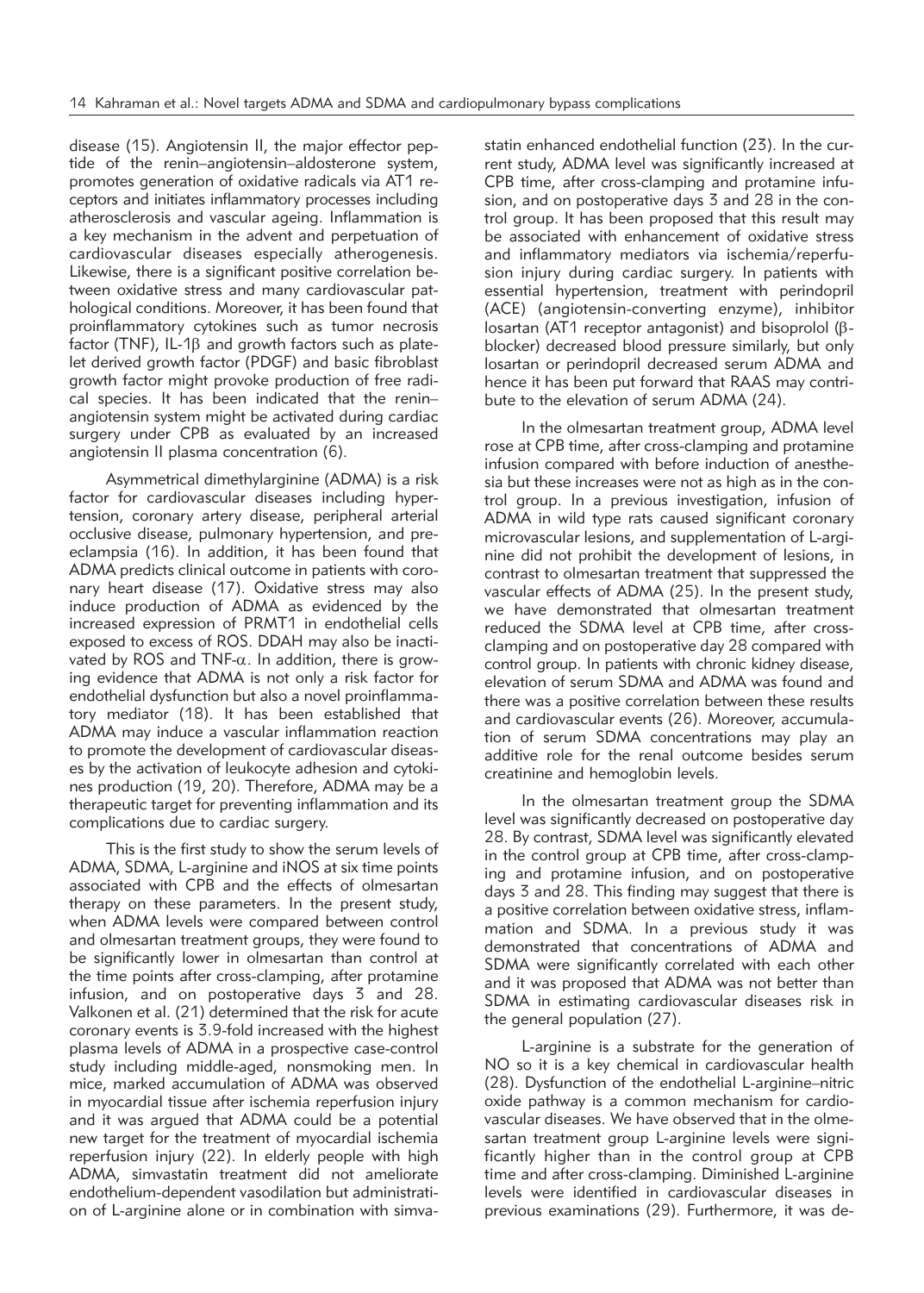monstrated that oxidative stress enhanced the activity of arginase enzyme which converts arginine to ornithine and confines NO bioavailability in endothelial cells through increased arginine consumption (28–30). In another publication, it has been argued that plasma levels of ADMA, SDMA, L-arginine and the L-arginine/ADMA ratio are reliable and feasible indicators of early ischemia-reperfusion injury (31). We found that in the control group, L-arginine levels decreased at CPB time, after cross-clamping and protamine infusion and increased on postoperative day 28. In the olmesartan group, L-arginine levels decreased at CPB time, after cross-clamping and protamine infusion and increased on postoperative day 28 but the decline of L-arginine level was not as pronounced as in the control group. Our findings suggest that there may be a negative correlation between oxidative stress and L-arginine at CPB time points.

iNOS levels were significantly lower in the olmesartan group than in control at CPB time, after crossclamping and protamine infusion, and on postoperative days 3 and 28. Antiinflammatory effects of olmesartan may reduce iNOS levels. Our results are in agreement with previous examinations. In a previous study, myocardial infarction induced left ventricular damage was reduced in iNOS deficient mice compared with wild type (32). In the left ventricular (LV) tissue of 24 patients with end-stage heart failure, iNOS expression levels were increased and high iNOS activity was correlated with early relaxation and impaired responsiveness to  $\beta$ -adrenergic stimulation; moreover, the inotropic response to isoproterenol in failing hearts was inversely related to iNOS activity (33).

We have observed that in the control group, iNOS level was significantly increased at CPB time, after cross-clamping and protamine infusion, and on postoperative days 3 and 28. Moreover, in the olmesartan group iNOS was increased at CPB time and after cross-clamping but this enhancement was lower than in the control group and the iNOS level was decreased by the 3rd day postoperatively. These results were similar to previous studies.

Zhang et al. (34) determined that iNOS-deficient mice presented much less hypertrophy, dilation, fibrosis, and dysfunction. In an experimental animal model, L-NAME administration induced the expression of iNOS in the aorta; furthermore, ICAM-1 and VCAM-1 expression was also increased in the aortas of L-NAME–treated rats. These changes of the vascular wall were prohibited by the angiotensin II antagonist irbesartan (35). Kataoka et al. (36) suggested that AT1 receptor antagonists are able to improve TNF- $\alpha$ -dependent eNOS reduction or cell injury by inhibiting superoxide production or nuclear factor- $\kappa$ B activation. Yaylak et al. (37) demonstrated that lipopolysaccharide (LPS) induced hepatic injury was ameliorated by the selective iNOS inhibitor aminoguanidine. In left ventricular biopsies from two-vessel disease unstable angina and stable angina patients undergoing coronary bypass surgery, the expression levels of TNF- $\alpha$  IL-6, IFN-gamma and iNOS were upregulated, and ramipril and valsartan treatment significantly decreased the expression levels of TNF $\alpha$ , IL-6, IFNgamma and iNOS (38). These data support our findings. In patients with coronary artery disease AT1 blockade reduced hsCRP, IL-6, and platelet aggregation and this effect of AT1-blockade was stronger than ACE inhibition (39).

# **Conclusions**

The current study is the first that has demonstrated the levels of novel and classical parameters associated with inflammation and oxidative stress such as ADMA, SDMA, L-arginine, and iNOS at six time points of CPB and the effects of olmesartan on these parameters.

We have observed elevation of ADMA, SDMA, iNOS and reduction of L-arginine during cardiac surgery. These results have been attributed to enhancement of oxidative stress and inflammatory response. In this regard, these parameters may participate in the formation of postoperative complications. The application of olmesartan reduced serum ADMA, SDMA, iNOS and enhanced L-arginine levels at CPB time points. It was concluded that olmesartan could reduce potential postoperative complications through diminishing oxidative stress and inflammatory response in the postoperative period following coronary bypass surgery. Preoperative and postoperative therapy with RAAS blockers could be a new strategy in reducing postoperative morbidity and mortality following CPB but further studies are required to confirm this hypothesis.

*Acknowledgement:* We would like to thank Firat University Scientific Research Projects Coordination Unit (FUBAP) for their financial support.

## Conflict of interest statement

The authors stated that they have no conflicts of interest regarding the publication of this article.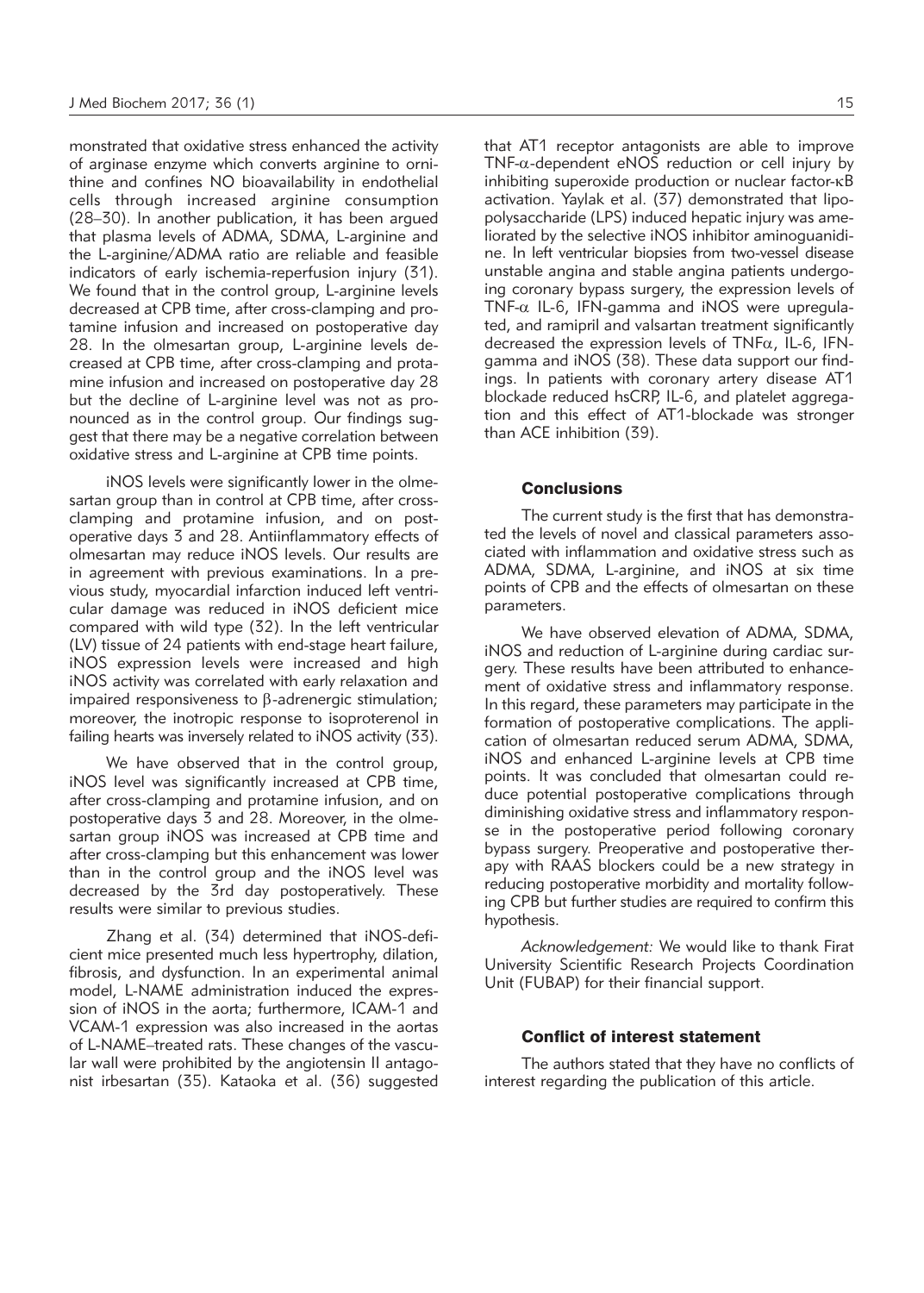#### **References**

- 1. Bayram H, Erer D, Iriz E, Hakan Zor M, Gulbahar O, Ozdogan ME. Comparison of the effects of pulsatile cardiopulmonary bypass, non-pulsatile cardiopulmonary bypass and off-pump coronary artery bypass grafting on the respiratory system and serum carbonyl. Perfusion 2012; 27: 378–85.
- 2. Xie Q, Nathan C. The high-output nitric oxide pathway: role and regulation. J Leukoc Biol 1994; 56: 576–82.
- 3. Umar S, van der Laarse A. Nitric oxide and nitric oxide synthase isoforms in the normal, hypertrophic, and failing heart. Mol Cell Biochem 2010; 333: 191–201.
- 4. Hayashi Y, Sawa Y, Fukuyama N, Nakazawa H, Matsuda H. Inducible nitric oxide production is an adaptation to cardiopulmonary bypass-induced inflammatory response. Ann Thorac Surg 2001; 72: 149–55.
- 5. Mason RP. Optimal therapeutic strategy for treating patients with hypertension and atherosclerosis: focus on olmesartan medoxomil. Vasc Health Risk Manag 2011; 7: 405–16.
- 6. Lasocki S, Iglarz M, Seince PF, Vuillaumier-Barrot S, Vicaut E, Henrion D, et al. Involvement of reninangiotensin system in pressure-flow relationship: role of angiotensin-converting enzyme gene polymorphism. Anesthesiology 2002; 96: 271–5.
- 7. Vasdev S, Gill V. The antihypertensive effect of arginine. Int J Angiol 2008; 17: 7–22.
- 8. Iwasaki H. Activities of asymmetric dimethylargininerelated enzymes in white adipose tissue are associated with circulating lipid biomarkers. Diabetol Metab Syndr 2012; 4: 17.
- 9. Zakrzewicz D, Eickelberg O. From arginine methylation to ADMA: a novel mechanism with therapeutic potential in chronic lung diseases. BMC Pulm Med 2009; 9: 5.
- 10. Visser M, Paulus WJ, Vermeulen MA, Richir MC, Davids M, Wisselink W, et al. The role of asymmetric dimethylarginine and arginine in the failing heart and its vasculature. Eur J Heart Fail 2010; 12: 1274–81.
- 11. Boger RH, Sullivan LM, Schwedhelm E, Wang TJ, Maas R, Benjamin EJ, et al. Plasma asymmetric dimethylarginine and incidence of cardiovascular disease and death in the community. Circulation 2009; 119: 1592–600.
- 12. Chew MS, Brandslund I, Brix-Christensen V, Ravn HB, Hjortdal VE, Pedersen J, et al. Tissue injury and the inflammatory response to pediatric cardiac surgery with cardiopulmonary bypass: a descriptive study. Anesthesiology 2001; 94: 745–53.
- 13. de Jong PR, Schadenberg AW, van den Broek T, Beekman JM, van Wijk F, Coffer PJ, et al. STAT3 regulates monocyte TNF-alpha production in systemic inflammation caused by cardiac surgery with cardiopulmonary bypass. PLoS One 2012; 7: 35070.
- 14. Melek FE, Baroncini LA, Repka JC, Nascimento CS, Precoma DB. Oxidative stress and inflammatory response increase during coronary artery bypass grafting with extracorporeal circulation. Rev Bras Cir Cardiovasc 2012; 27: 61–5.
- 15. Weir MR, Dzau VJ. The renin-angiotensin-aldosterone system: a specific target for hypertension management. Am J Hypertens 1999; 12: 205–13.
- 16. Schulze F, Lenzen H, Hanefeld C, Bartling A, Osterziel KJ, Goudeva L, et al. Asymmetric dimethylarginine is an independent risk factor for coronary heart disease: results from the multicenter Coronary Artery Risk Determination investigating the Influence of ADMA Concentration (CARDIAC) study. Am Heart J 2006; 152: 493–501.
- 17. Hui Y, Wong M, Kim JO, Love J, Ansley DM, Chen DD. A new derivatization method coupled with LC-MS/MS to enable baseline separation and quantification of dimethylarginines in human plasma from patients to receive on-pump CABG surgery. Electrophoresis 2012; 33: 1911–20.
- 18. Chen XM, Hu CP, Li YJ, Jiang JL. Cardiovascular risk in autoimmune disorders: role of asymmetric dimethylarginine. Eur J Pharmacol 2012; 696: 5–11.
- 19. Siervo M, Corander M, Stranges S, Bluck L. Post-challenge hyperglycaemia, nitric oxide production and endothelial dysfunction: the putative role of asymmetric dimethylarginine (ADMA). Nutr Metab Cardiovasc Dis 2011; 21: 1–10.
- 20. Antoniades C, Demosthenous M, Tousoulis D, Antonopoulos AS, Vlachopoulos C, Toutouza M, et al. Role of asymmetrical dimethylarginine in inflammation-induced endothelial dysfunction in human atherosclerosis. Hypertension 2011; 58: 93–8.
- 21. Valkonen VP, Paiva H, Salonen JT, Lakka TA, Lehtimaki T, Laakso J, et al. Risk of acute coronary events and serum concentration of asymmetrical dimethylarginine. Lancet 2001; 358: 2127–8.
- 22. Stuhlinger MC, Conci E, Haubner BJ, Stocker EM, Schwaighofer J, Cooke JP, et al. Asymmetric dimethyl Larginine (ADMA) is a critical regulator of myocardial reperfusion injury. Cardiovasc Res 2007; 75: 417–25.
- 23. Boger GI, Rudolph TK, Maas R, Schwedhelm E, Dumbadze E, Bierend A, et al. Asymmetric dimethylarginine determines the improvement of endothelium-dependent vasodilation by simvastatin: Effect of combination with oral L-arginine. J Am Coll Cardiol 2007; 49: 2274–82.
- 24. Ito A, Egashira K, Narishige T, Muramatsu K, Takeshita A. Renin-angiotensin system is involved in the mechanism of increased serum asymmetric dimethylarginine in essential hypertension. Jpn Circ J 2001; 65: 775–8.
- 25. Suda O, Tsutsui M, Morishita T, Tasaki H, Ueno S, Nakata S, et al. Asymmetric dimethylarginine produces vascular lesions in endothelial nitric oxide synthase-deficient mice: involvement of renin-angiotensin system and oxidative stress. Arterioscler Thromb Vasc Biol 2004; 24: 1682–8.
- 26. Busch M, Fleck C, Wolf G, Stein G. Asymmetrical (ADMA) and symmetrical dimethylarginine (SDMA) as potential risk factors for cardiovascular and renal outcome in chronic kidney disease – possible candidates for paradoxical epidemiology? Amino Acids 2006; 30: 225–32.